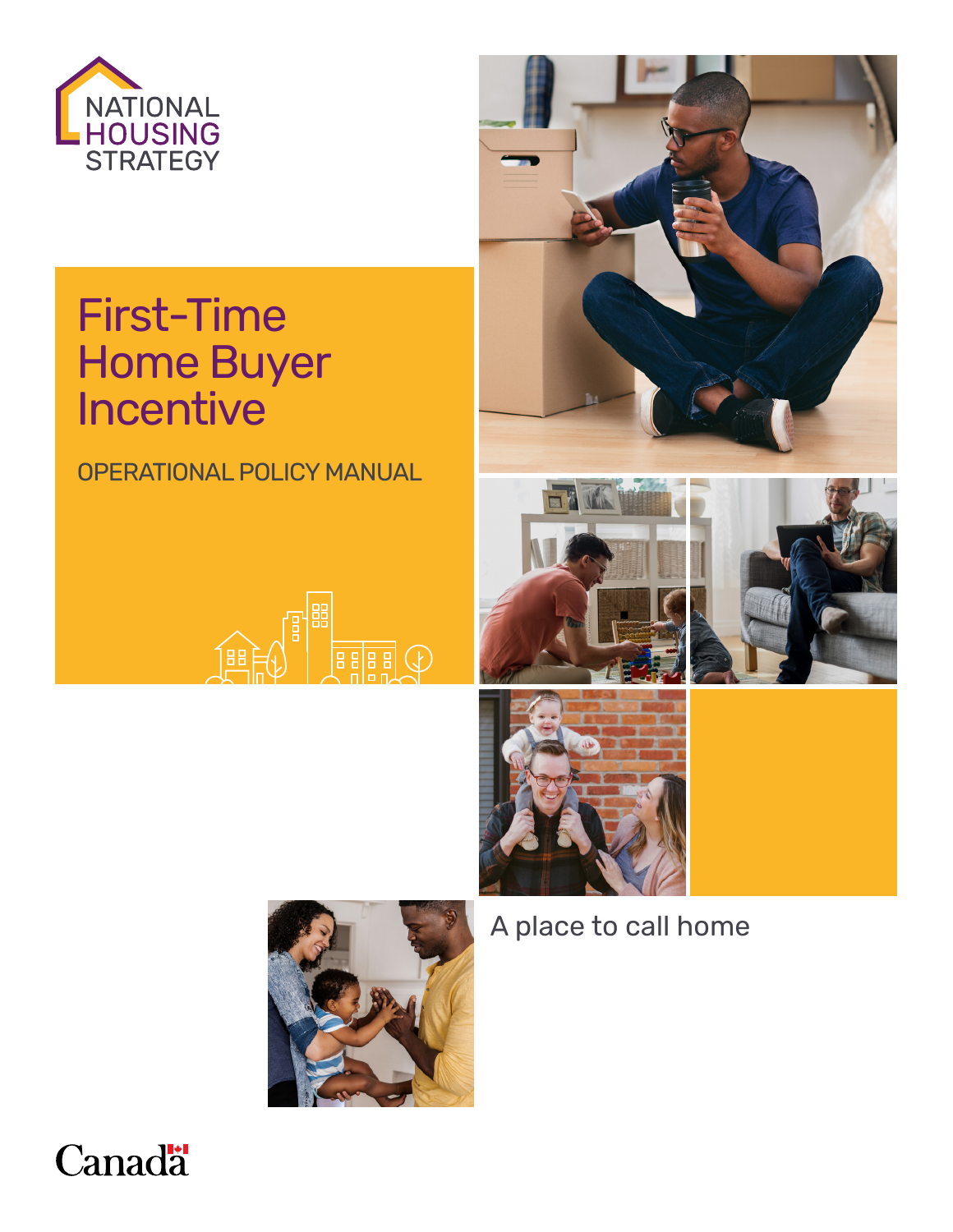### TABLE OF CONTENTS

| 4.2. Maximum Number of Incentives per Borrower/Co-borrower/Guarantor 7 |
|------------------------------------------------------------------------|
|                                                                        |
|                                                                        |
|                                                                        |
|                                                                        |
|                                                                        |
|                                                                        |
|                                                                        |
|                                                                        |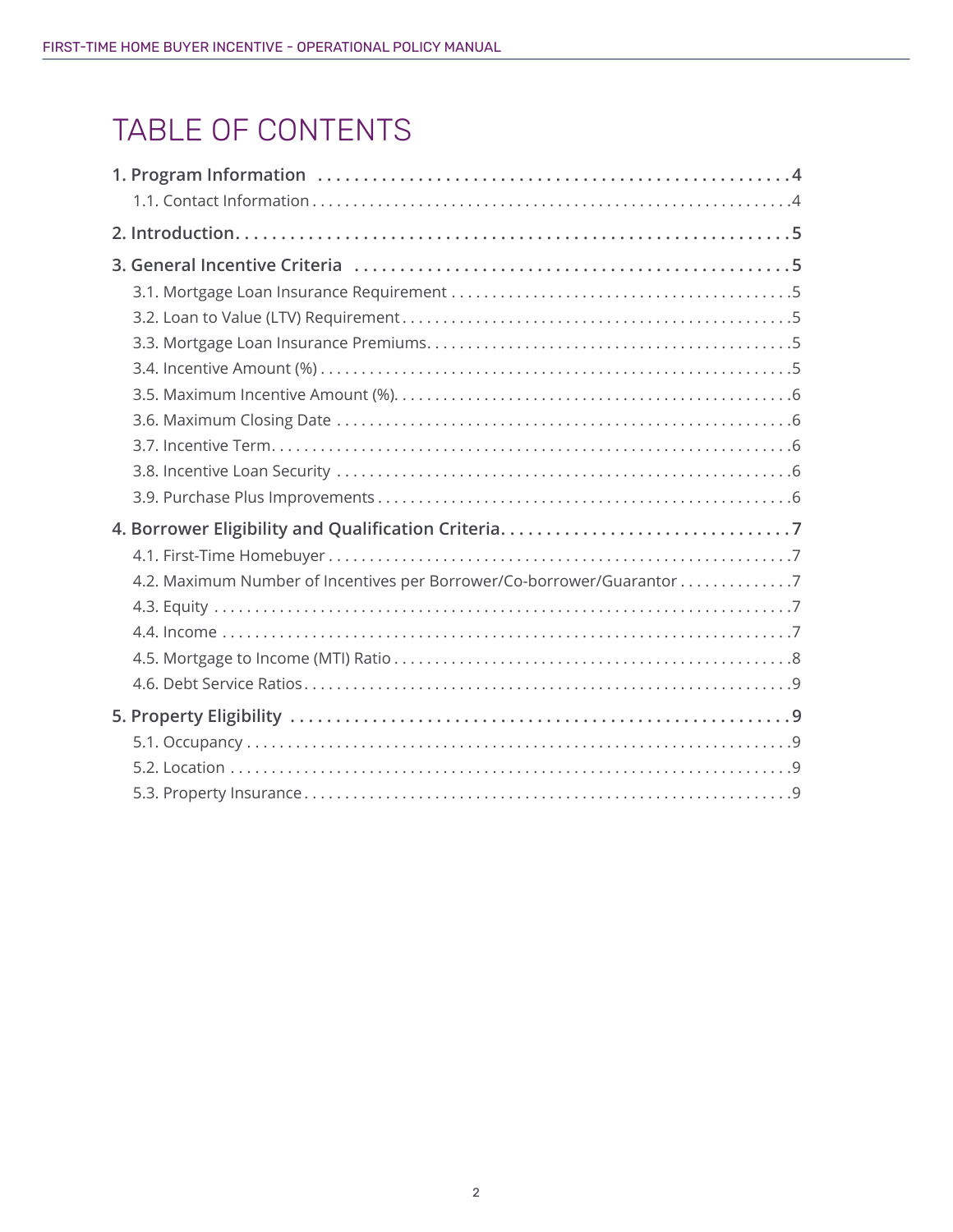| 7.2. Dissolution of Relationship/Buyout of Co-Borrower's Interest in the Property. 11      |
|--------------------------------------------------------------------------------------------|
|                                                                                            |
|                                                                                            |
| 7.5. Change in Intended Use of the Property - Occupancy 12                                 |
| 7.6. Change in Intended Use of the Property - Commercial Use 12                            |
| 7.7. Change in Lender of First Ranking Mortgage (i.e. Switch from one Lender to another)12 |
|                                                                                            |
|                                                                                            |
|                                                                                            |
| 7.11. Property Valuation at the Time of Incentive Repayment 14                             |
|                                                                                            |
|                                                                                            |
|                                                                                            |
|                                                                                            |
|                                                                                            |
|                                                                                            |

A printed copy of this document may not be the most up-to-date version. For the most recent version, refer to: **[placetocallhome.ca](https://www.placetocallhome.ca/)**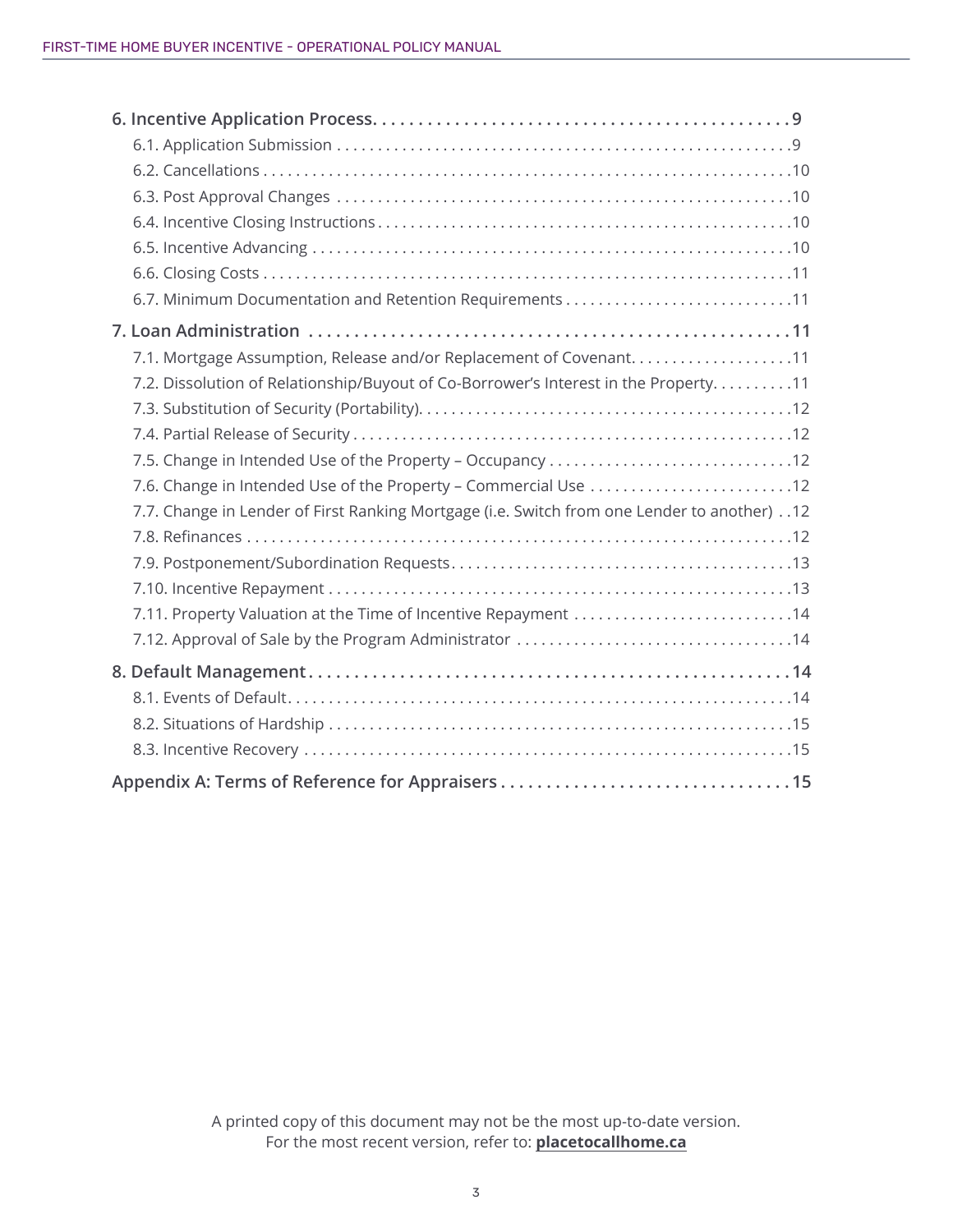### <span id="page-3-0"></span>1. PROGRAM INFORMATION

To help make homeownership more affordable for first-time homebuyers, Budget 2019 introduced Canada's First-Time Home Buyer Incentive (FTHBI) Program.

The FTHBI Program allows eligible first-time homebuyers, who have the minimum down payment for an insured mortgage, to apply to finance a portion of their home purchase through a form of shared equity mortgage loan ("Incentive") with the Government of Canada.

For the purchase of an existing home or a mobile/manufactured home (new or existing), an Incentive amount of 5% is available. For the purchase of a newly constructed home, an Incentive amount of 5% or 10% is available to qualified buyers.

The Incentive enables first-time homebuyers to reduce their monthly mortgage payment, without increasing the amount that they must save for a down payment.

The shared equity component of the Incentive means that the Government shares in the appreciation or depreciation in the value of the property, up to a maximum gain or loss equal to 8% per annum (not compounded) on the Incentive amount from the date of advance to the time of repayment.

The Incentive is repayable at the earlier of 25 years or the sale of the property. The homebuyer can also repay the Incentive in full at any time, without a pre-payment penalty.

Incentive applications are approved on a first come first serve basis. The program and its eligibility criteria cannot be applied retroactively. The FTHBI Program is subject to change and annual budget allocations.

The FTHBI Program was first launched in September 2019. Effective May 3, 2021, the FTHBI Program eligibility was expanded for Toronto, Vancouver and Victoria Census Metropolitan Areas (CMAs), as defined by Statistics Canada.

Effective June 1, 2022, the Government of Canada modified the Incentive repayment conditions. Refer to section 7.10 for details.

To help more Canadians purchase their first home, Budget 2022 announced an extension of the First-Time Home Buyer Incentive to March 31, 2025.

#### **1.1. Contact Information**

National Housing Strategy Website: **[placetocallhome.ca](https://www.placetocallhome.ca/)**

The First-Time Home Buyer Incentive Contact Number: 1-(877) 884-2642

FNF Canada, funding provider acting on behalf of the Program Administrator 1-(855) 844-4535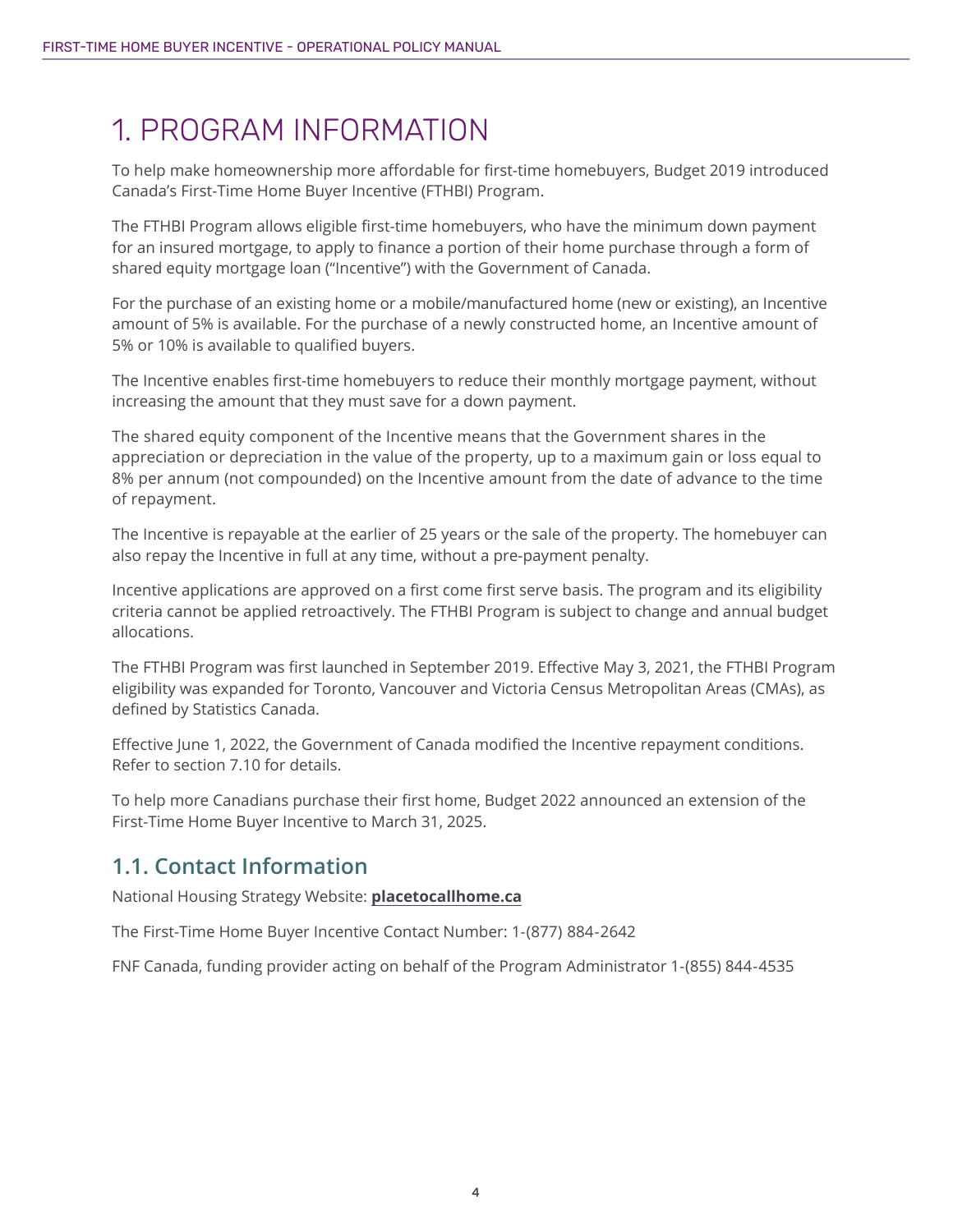### <span id="page-4-0"></span>2. INTRODUCTION

This document ("First-Time Home Buyer Incentive Program: Operational Policy Manual") represents the operational policy requirements for the FTHBI Program. With respect to mortgage loan insurance applications, standard Lender and Mortgage Loan Insurer policies and guidelines apply unless otherwise noted/clarified within this document and/or within the terms, conditions and applicable documents of the FTHBI Program. In the case of a discrepancy between this document and the Agreement for a Shared Equity Mortgage and Borrowing Disclosure Statement, (the 'Shared Equity Mortgage'), the Shared Equity Mortgage shall prevail.

### 3. GENERAL INCENTIVE CRITERIA

#### **3.1. Mortgage Loan Insurance Requirement**

The first mortgage must be eligible for mortgage loan insurance through either Canada Guaranty, CMHC or Sagen.

### **3.2. Loan to Value (LTV) Requirement**

The LTV must be greater than 80% at the time of the Incentive approval. The LTV ratio is calculated based on the first mortgage only. For clarity, the first mortgage is based on the lending value\* less the total down payment (i.e. the borrower's contribution of the down payment plus the Incentive).

\* The lending value is the lesser of the purchase price and the fair market value of the home, as determined by the respective Mortgage Loan Insurer.

#### **3.3. Mortgage Loan Insurance Premiums**

The Premium\* is based on the LTV ratio taking into account the first mortgage only.

For example, if the borrower provides a 5% minimum down payment from traditional sources and receives an Incentive of 5%, the mortgage loan insurance premium will be based on a 90% LTV ratio.

\* Premium calculations are subject to the respective Mortgage Loan Insurer's policies and are subject to change.

#### **3.4. Incentive Amount (%)**

| <b>Property Type</b>                                  | Incentive (%) |
|-------------------------------------------------------|---------------|
| <b>Existing Home</b>                                  | 5%            |
| New Construction                                      | 5% or 10%     |
| Existing or New Construction Mobile/Manufactured Home | 5%            |

The applicable Incentive percentage available is based on the lending value, which is the lesser of the purchase price and the fair market value of the home, as determined by the respective Mortgage Loan Insurer.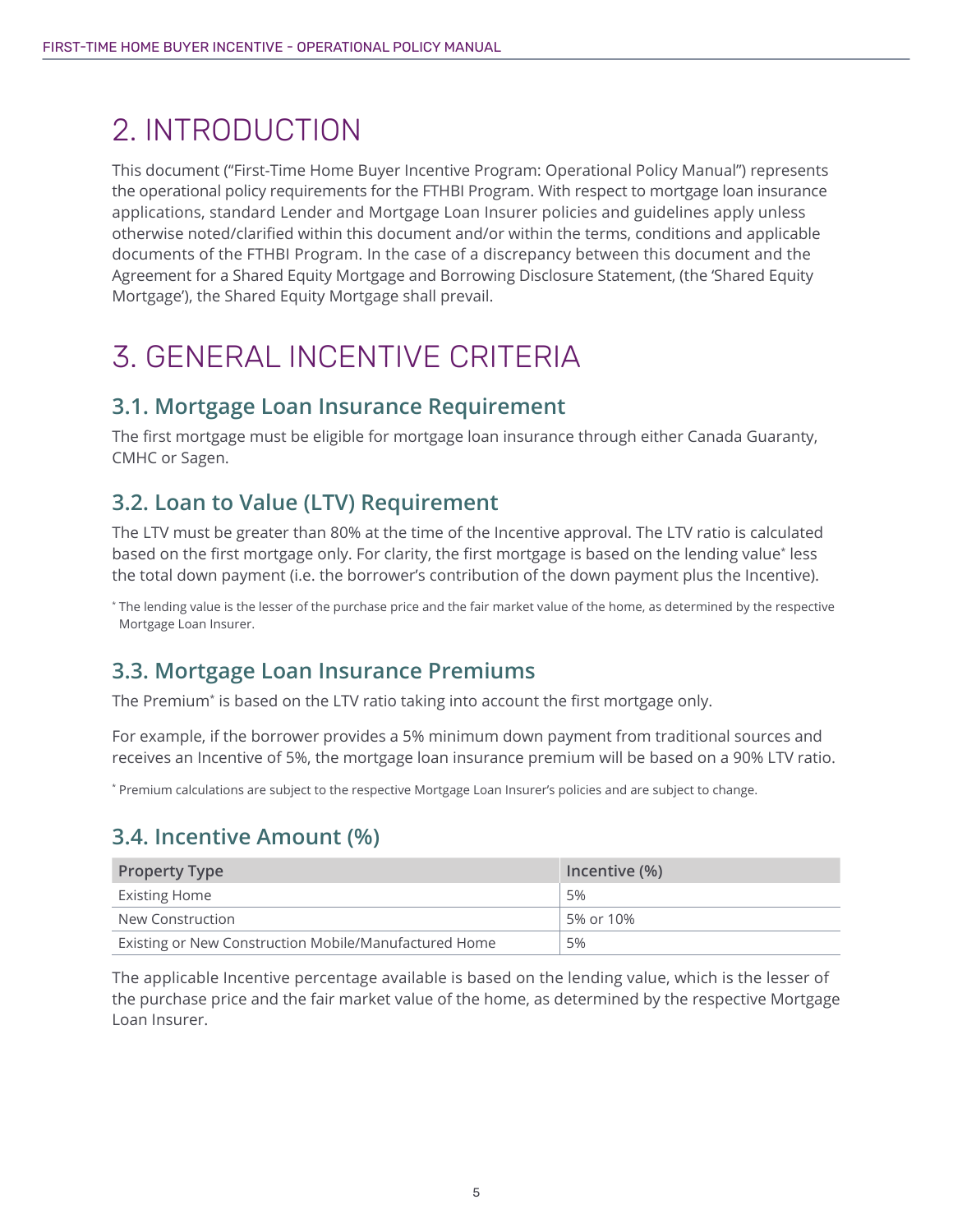#### <span id="page-5-0"></span>**3.5. Maximum Incentive Amount (%)**

For a 10% Incentive, the maximum down payment is 9.99%. For a 5% Incentive, the maximum down payment is 14.99%.

In order to maintain the LTV requirement of the FTHBI Program (must be greater than 80%), the maximum Incentive the borrower may be eligible for must be reduced from 10% to 5% where additional down payments requirements apply based on the respective Mortgage Loan Insurer's policies.

#### **3.6. Maximum Closing Date**

The maximum closing date for an existing home is 6 months from time of application approval. The maximum closing date for new construction is 18 months from time of application approval. For clarity, the application approval is the last approval date on file.

#### **3.7. Incentive Term**

The Incentive term must be 25 years.

#### **3.8. Incentive Loan Security**

The Incentive must be structured as a second ranking mortgage, which will be registered immediately following the first insured mortgage. The security for the Incentive must be the same security as will be granted for the first insured mortgage. The first insured mortgage shall not be secured by a collateral mortgage unless the first ranking Lender has expressly subordinated any uninsured loan components of the collateral mortgage to the Incentive.

In the case of Indigenous Lands, in accordance with the first insured mortgage, the security for the Incentive may be a ministerial loan guarantee (MLG) or a leasehold mortgage permitted in accordance with the Indian Act, First Nation Land Management Act, Land Code or other First Nation legislation and the requirements of the respective Mortgage Loan Insurer. Where an MLG applies, the housing loan must be in accordance with the requirements set out by Indigenous Services Canada (ISC) and meet requirements for mortgage loan insurance.

In the case of a mobile/manufactured home, the security must be registered under the applicable personal property regimes and mobile/modular home registries, as required. Where the mobile or manufactured home is affixed to borrower-owned land, a mortgage of the land is also required.

#### **3.9. Purchase Plus Improvements**

The Incentive is available for new and existing homes where immediate improvements will be made to the subject property. The as-improved lending value will be used when calculating the maximum Incentive amount and the Incentive will be advanced at time of closing (whether single or progress advances).

In accordance with standard mortgage loan insurance requirements, Lenders are required to retain on file verification of completion of home improvements or notify the respective Mortgage Loan Insurer where improvements will no longer be carried out. If improvements are not carried out, the borrower will be responsible for the reimbursement of any over-advanced Incentive funds.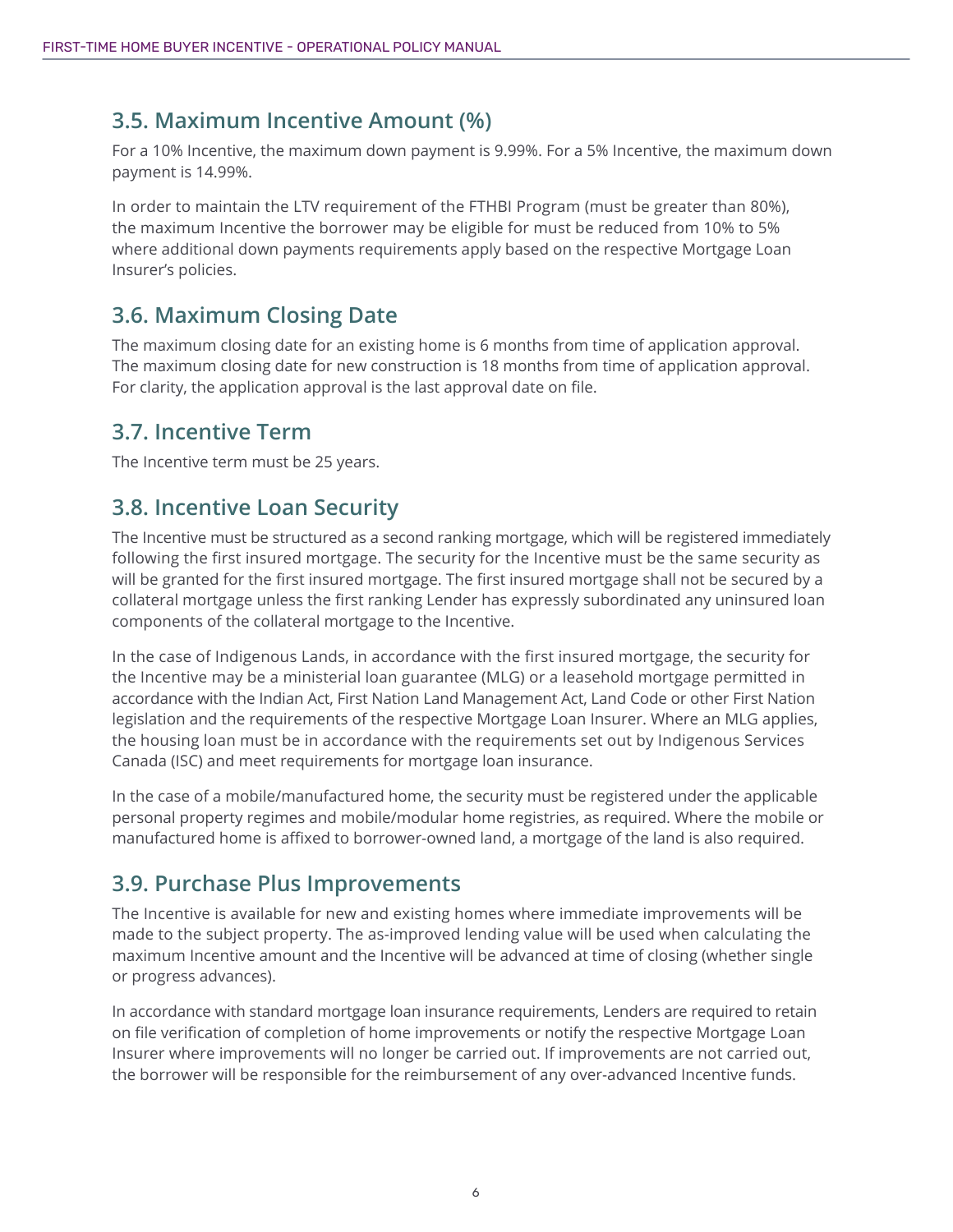### <span id="page-6-0"></span>4. BORROWER ELIGIBILITY AND QUALIFICATION **CRITERIA**

#### **4.1. First-Time Homebuyer**

At least one borrower must be a first-time homebuyer. To be considered a first-time homebuyer, at least one borrower must meet the following qualifications:

- Has never purchased a home before; or
- In the last 4 years\*, has not occupied a home that either themselves or their current spouse or common-law partner owned; or
- Has gone through a breakdown of a marriage or common-law partnership (even if the other first-time homebuyer requirements are not met).

**Note:** Even if the borrower or their spouse or common-law partner have previously owned a home, they may still be considered a first-time homebuyer and be eligible for the Incentive.

\* Begins on January 1st of the fourth year before the Incentive is funded and ends 31 days before the date the Incentive is funded. For example, if the Incentive will be funded on November 1, 2019, the four-year period begins on January 1, 2015 and ends on September 30, 2019.

#### **4.2. Maximum Number of Incentives per Borrower/Co-borrower/ Guarantor**

A borrower/co-borrower/guarantor is only permitted to obtain the Incentive once. The maximum of one Incentive includes any variation of borrower/co-borrower/guarantor status (i.e. once an Incentive is disbursed, the borrower/co-borrower/guarantor is not eligible for an additional Incentive regardless of any new first-time homebuyer on the application).

#### **4.3. Equity**

The borrower must satisfy minimum down payment requirements, which must come from traditional down payment sources. Non-traditional down payment sources are not eligible to satisfy minimum down payment requirements.

For insured mortgage loans, there is a minimum down payment requirement of 5% of the first \$500,000 of the property lending value and 10% of the remainder of the lending value.

Traditional and non-traditional down payment sources are defined by the respective Mortgage Loan Insurer's policies.

#### **4.4. Income**

Total qualifying annual income must not exceed a maximum threshold, depending on the housing market. The maximum total qualifying income for Toronto, Vancouver and Victoria CMAs is \$150,000 per annum. For all other housing markets, the maximum total qualifying income is \$120,000 per annum. The verification of total qualifying income is subject to the requirements set out by Lenders and the respective Mortgage Loan Insurer's policies. It is expected that Lenders apply due diligence in this regard and not knowingly exclude income for any of the borrowers/co-borrowers/guarantors for Incentive eligibility purposes.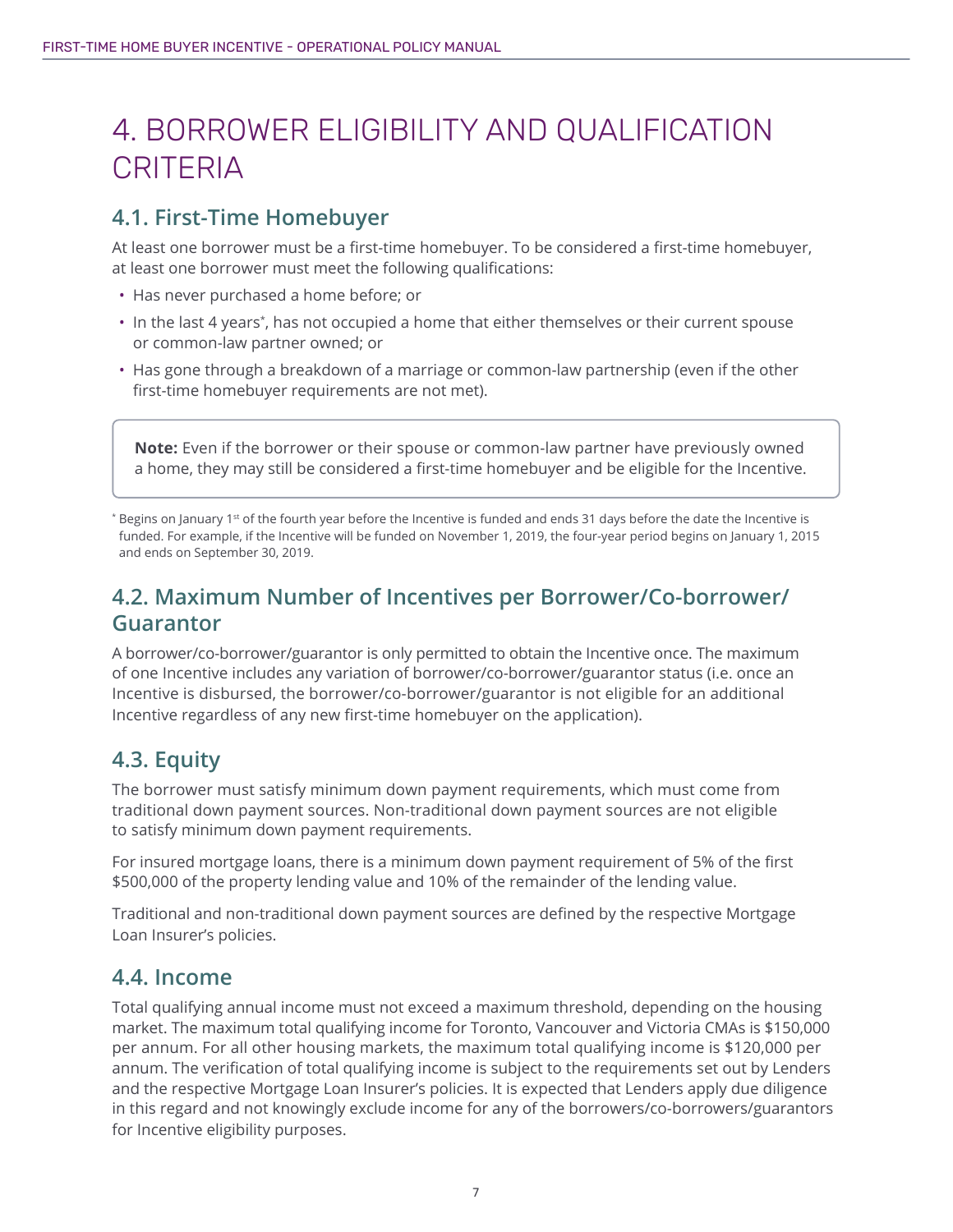<span id="page-7-0"></span>Traditional income verification must be obtained (i.e. stated/declared income is not eligible).

As part of the income qualification assessment, Lenders must take into account the total qualifying income of all borrowers/co-borrowers registered on title. Where guarantor income is being used to satisfy borrower qualification criteria for mortgage loan insurance purposes, the guarantor's income must also be factored into the maximum total qualifying income.

For 2-4 unit homeowner occupied properties that will generate rental income, the rental income must also be factored into the maximum total qualifying income.

#### **4.5. Mortgage to Income (MTI) Ratio**

The Mortgage to Income (MTI) ratio must not exceed a maximum threshold depending on the housing market. The maximum MTI ratio for Toronto, Vancouver and Victoria CMAs is 4.5. For all other housing markets, the maximum MTI ratio is 4.0.

| <b>MTI Ratio</b>  | The MTI Ratio relates mortgage to income, as follows:                                     |
|-------------------|-------------------------------------------------------------------------------------------|
|                   | First Mortgage* + Incentive                                                               |
|                   | <b>Total Qualifying Income</b>                                                            |
|                   | * Excludes the Mortgage Loan Insurance Premium                                            |
| <b>Scenario A</b> | $$340,000 + $40,000$                                                                      |
|                   | \$100,000                                                                                 |
|                   | $MTI = 3.8$                                                                               |
|                   | This scenario would be eligible for the Incentive                                         |
| <b>Scenario B</b> | \$357,000 + \$43,000                                                                      |
|                   | \$100,000                                                                                 |
|                   | $MTI = 4.0$                                                                               |
|                   | This scenario would be eligible for the Incentive                                         |
| Scenario C        | $$560,500 + 69,500$                                                                       |
|                   | \$140,000                                                                                 |
|                   | $MTI = 4.5$                                                                               |
|                   | This scenario would be eligible for the Incentive in Toronto, Vancouver and Victoria CMAs |
| <b>Scenario D</b> | $$340,000 + $40,000$                                                                      |
|                   | \$80,000                                                                                  |
|                   | $MTI = 4.75$                                                                              |
|                   | This scenario would not be eligible for the Incentive                                     |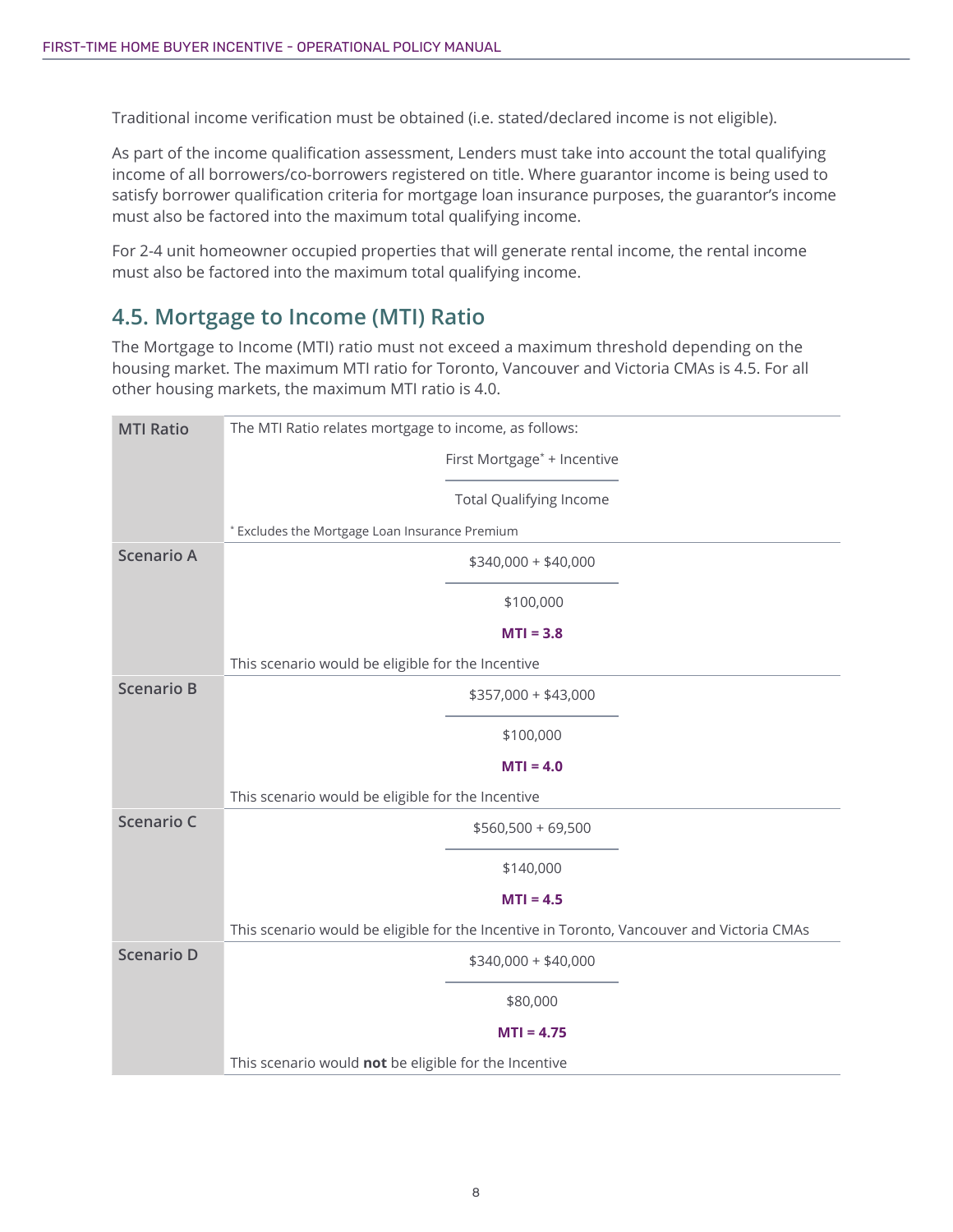#### <span id="page-8-0"></span>**4.6. Debt Service Ratios**

For clarity, when calculating the debt service ratios at the time of the mortgage loan insurance application, the Incentive is not to be considered a debt obligation and therefore does not need to be included in the borrower's Total Debt Service (TDS) ratio calculation.

### 5. PROPERTY ELIGIBILITY

#### **5.1. Occupancy**

The property must be intended for owner occupancy as the borrower's primary residence. Investment properties, secondary/vacation properties and properties intended for commercial/ non-residential use are not eligible.

#### **5.2. Location**

The property must be located in Canada and must be suitable and available for full-time, year-round occupancy.

#### **5.3. Property Insurance**

The borrower must keep in full force and effect property insurance in an amount of not less than 100% of the full replacement costs of the building(s) with coverage against, at least the perils of fire, and other standard insurable perils. The property insurance must always show the Program Administrator as a loss payee and Mortgagee as its interest appears.

### 6. INCENTIVE APPLICATION PROCESS

#### **6.1. Application Submission**

The Lender must submit a high ratio mortgage loan insurance application to either Canada Guaranty, CMHC or Sagen. The Lender must enter in the comments field the keyword:

#### **"++FTHBI5++" when requesting the 5% incentive; or**

**"++FTHBI10++" when requesting the 10% incentive.**

Note the keyword entered in the comments field does not need to be re-entered on any subsequent submission, as it remains anchored in the file application. Only in cases where there is a change in the requested Incentive amount (%) or a cancellation of the Incentive, would the respective keyword need to be updated in the comments field.

For clarity, the total down payment submitted with the mortgage loan insurance application must reflect the borrower's contribution towards the down payment (minimum down payment must be satisfied from traditional sources) plus the Incentive amount being requested, with the total down payment not exceeding 19.99% of the lending value.

It is important to bring attention to the accuracy of the property postal code since it determines the housing market of the subject property. For new construction, it is essential to input the closest postal code available while confirming that the postal code used falls in the same Census Metropolitan Area (CMA) as the subject property. This can be validated using the tools located on the **[placetocallhome.ca](https://www.placetocallhome.ca)** web site.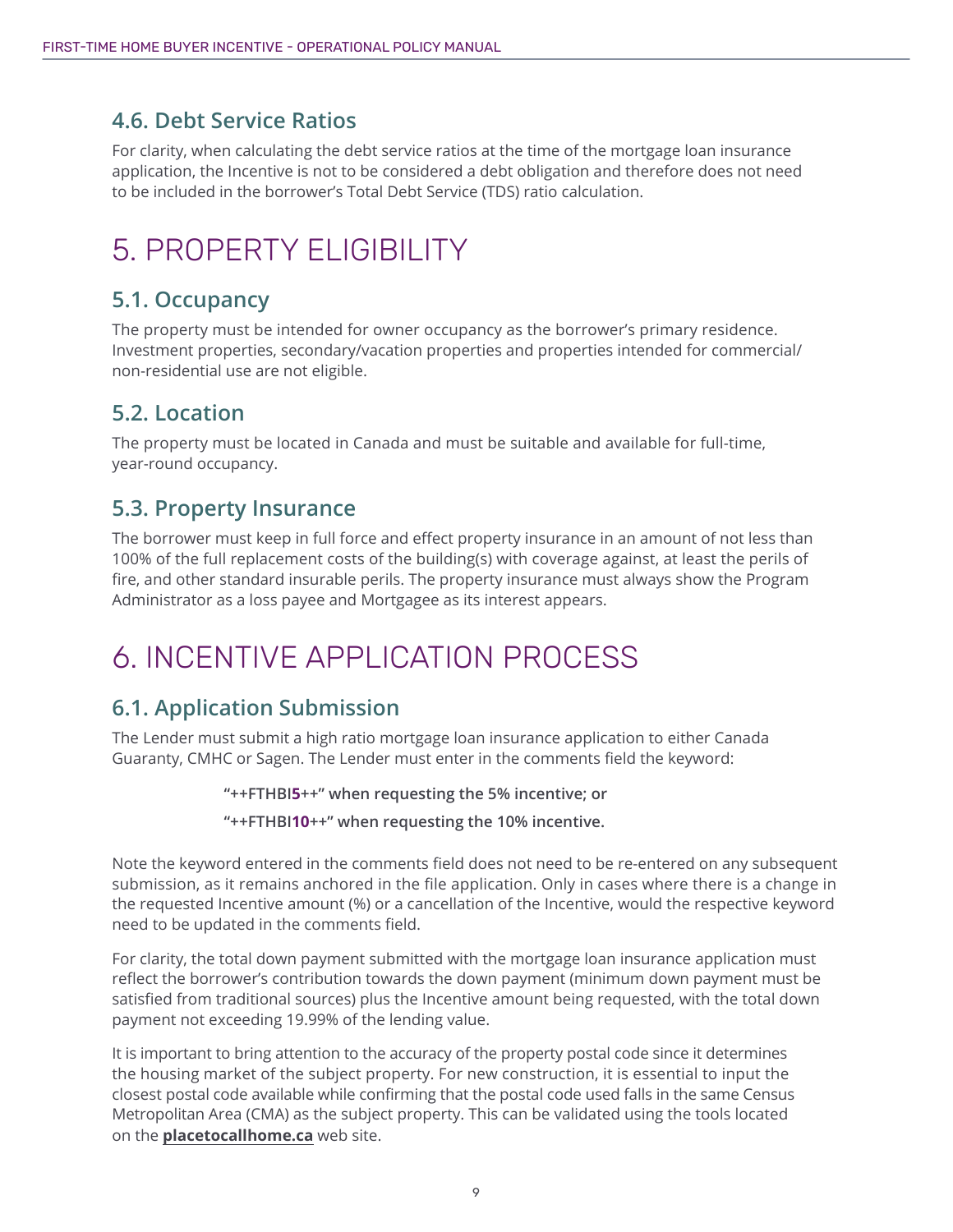#### <span id="page-9-0"></span>**6.2. Cancellations**

To cancel an Incentive application, the Lender must enter in the comments field the keyword:

**"++FTHBICAN++"**

If the Program Administrator has not received confirmation for funding of the Incentive on or before 90 days after the specified closing date, the Incentive application will be automatically cancelled.

#### **6.3. Post Approval Changes**

Post approval errors may be identified and changes may occur between the time of initial Incentive approval and advancement of the Incentive. Re-submission of post approval changes are subject to requirements set out by Lenders and the respective Mortgage Loan Insurer's policies. However, where a change occurs between the time of initial Incentive approval and advancement of the Incentive that exceeds program eligibility criteria, the application must be re-submitted.

For clarity, post approval changes that must be re-submitted include:

- LTV ratio of 80% or less
- Total Qualifying Income exceeds maximum threshold.
- Change in property postal code
- Change in Occupancy Type
- Change in Down Payment Source
- Mortgage to Income Ratio exceeds maximum threshold.
- Change in Closing Date
- Change in New/Existing Dwelling Type

#### **6.4. Incentive Closing Instructions**

The Lender must direct the closing lawyer to contact FNF Canada, whom is acting on behalf of the Program Administrator to request the advancement of the Incentive. The closing instructions for the Incentive must include the following:

> **"Your client is participating in Canada's First Time Home Buyer's Incentive (FTHBI) Program. You will be required to complete a mortgage on behalf of CMHC and in order to receive instructions you must contact FNF Canada immediately at [FTHBI@FNF.ca](mailto:FTHBI@FNF.ca) or 1-(855) 844-4535 with the FTHBI identification number and approved amount . Failure to contact FNF Canada may result in funds not being available on closing."**

#### **6.5. Incentive Advancing**

The Incentive will be advanced at time of closing of the insured first mortgage.

In the case of a new construction progress advance the Incentive will be advanced concurrently with the final draw under the first insured mortgage, provided that the home is determined to be complete or substantially completed in accordance with Lenders and the respective Mortgage Loan Insurer's policies.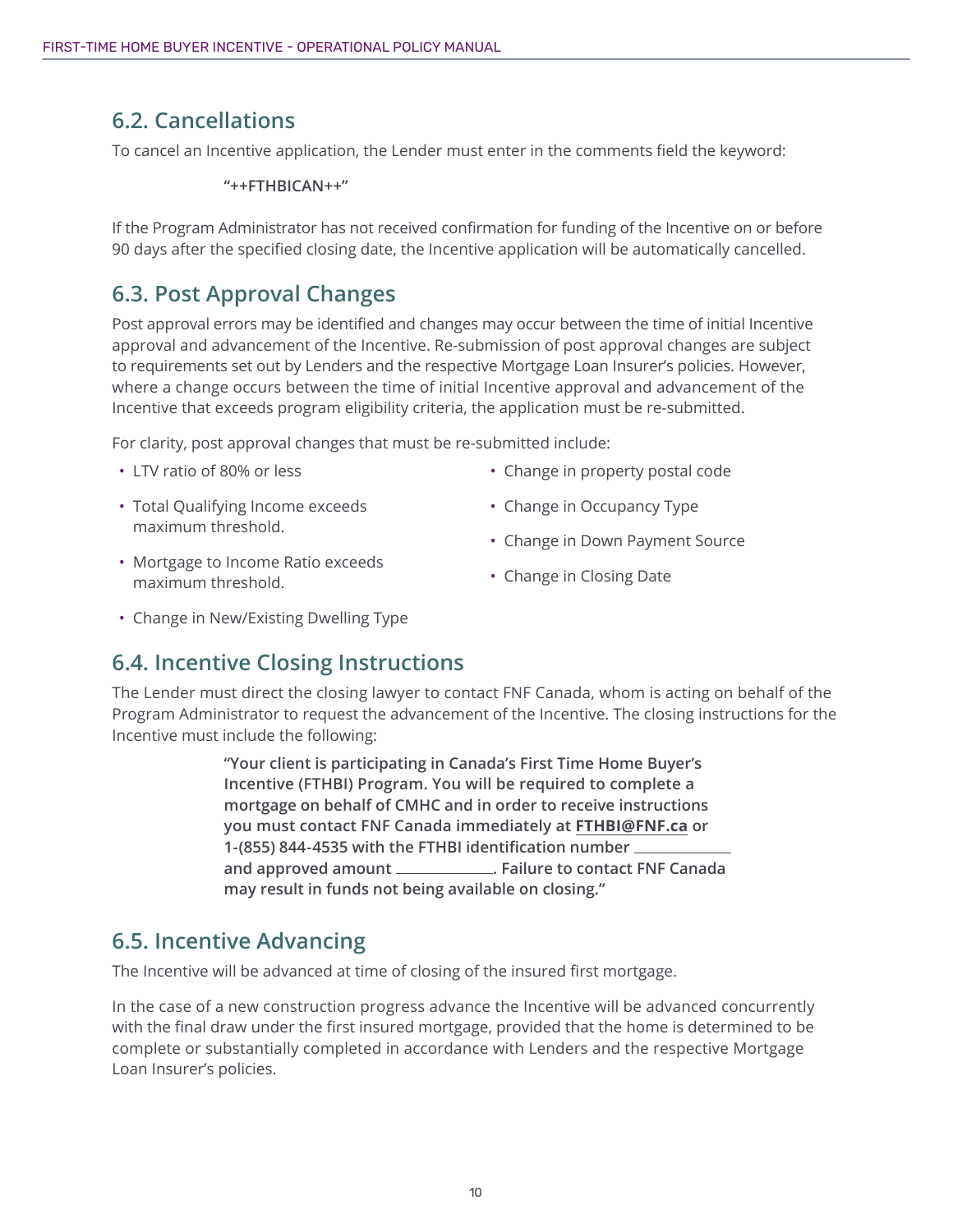#### <span id="page-10-0"></span>**6.6. Closing Costs**

The borrower will be responsible for all legal and other costs associated with the registration of the Incentive as well as costs relating to the settlement and advancing of funds, as determined by the Program Administrator.

#### **6.7. Minimum Documentation and Retention Requirements**

Lenders must adhere to the minimum documentation and retention requirements set out by Lenders and the respective Mortgage Loan Insurer's policies. In addition to minimum documentation requirements set out by the respective Mortgage Loan Insurer's policies, Lenders must also obtain and retain on file *Canada's FTHBI Program Attestation, Consent & Privacy Notice* document.

Documentation must be retrievable (directly or indirectly) using the Mortgage Loan Insurer reference number and made available to Program Administrator upon request.

## 7. LOAN ADMINISTRATION

#### **7.1. Mortgage Assumption, Release and/or Replacement of Covenant**

A mortgage assumption or release and/or replacement of a covenant where title to the property remains with at least one of the original borrowers does not automatically trigger repayment of the Incentive. Notwithstanding the foregoing, in the case of the death of the original borrower(s), the spouse or child is permitted to assume the obligations under the Incentive without triggering a repayment.

In order to effect a change of a covenant to the Incentive, the borrower must contact the Program Administrator and provide documentation to support the change of covenant from the first ranking mortgage. It will also be incumbent on the borrower to make the necessary arrangements with their lawyer to receive instructions from the Program Administrator on the preparation of the necessary agreement (e.g. assumption agreement and/or release of covenant, ) and to coordinate its execution.

It is recommended that all borrower(s) obtain independent legal advice when considering a change of covenant. The borrower will pay any costs associated with a change of covenant.

In effecting a release and/or replacement of covenant, the Lender and/or Mortgage Loan Insurer's respective underwriting policies must be adhered to, as applicable.

#### **7.2. Dissolution of Relationship/Buyout of Co-Borrower's Interest in the Property**

A dissolution of relationship/buyout of a co-borrower's interest in the property where no new funds are required must follow the policy requirements set out for mortgage assumption, release and/or replacement of covenant as outlined in section 7.1.

Where additional insured funds are required to purchase the departing co-borrower's interest, this will be considered a sale of the property, which is not permitted under the FTHBI Program. Accordingly, any additional insured funds will trigger repayment of the Incentive. The Program Administrator at its discretion may agree to allow the Incentive to continue under existing terms, be extended or allow the repayment requirements to be modified for hardship situations.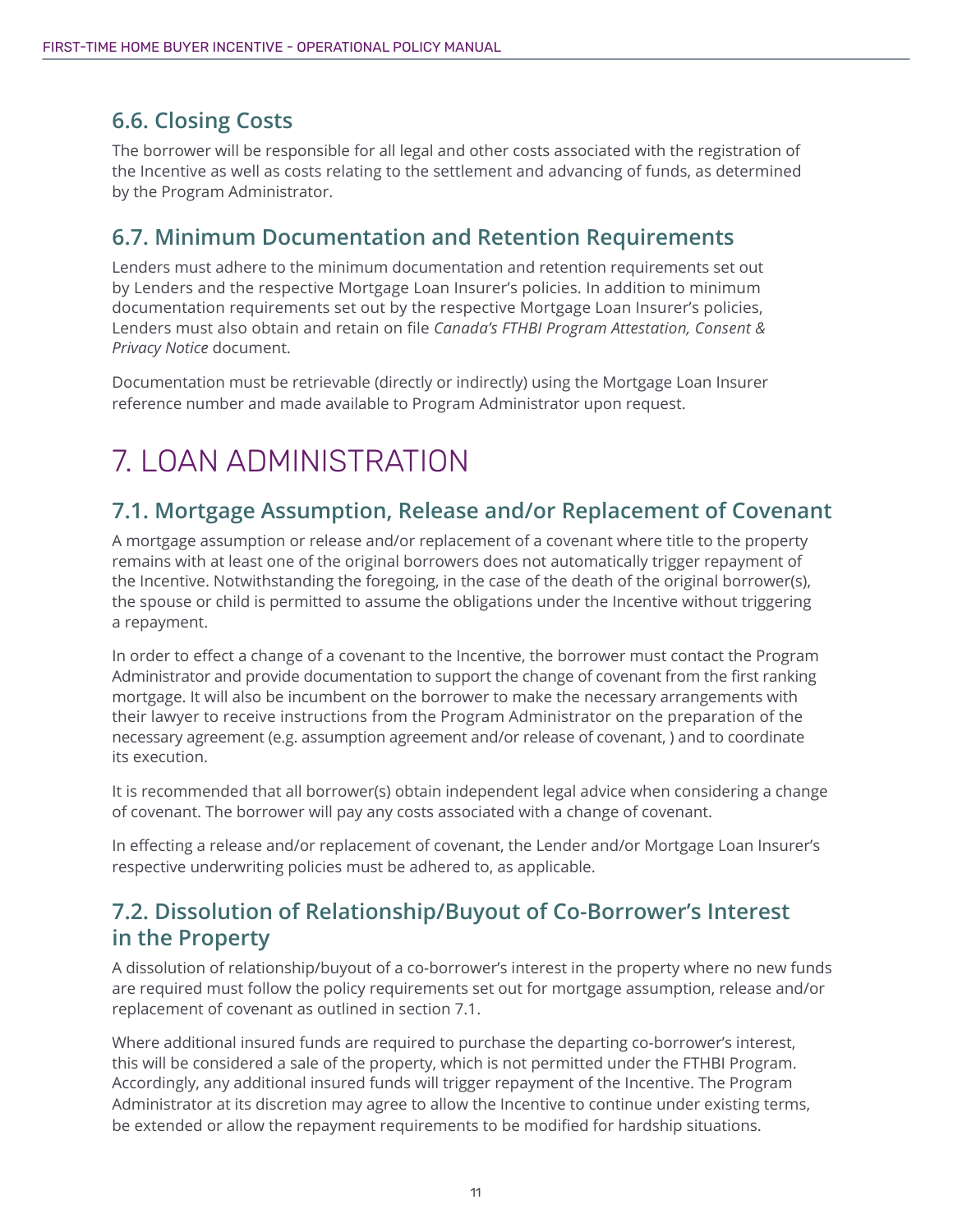#### <span id="page-11-0"></span>**7.3. Substitution of Security (Portability)**

A substitution of security (portability), which is considered a sale of the property is not permitted under the FTHBI Program. Accordingly, a substitution of security will trigger repayment of the Incentive.

#### **7.4. Partial Release of Security**

A partial release of security, whether voluntary or by forced means such as expropriation, of any portion of the charged lands is considered a sale of the property under the FTHBI Program. Accordingly, a partial release of security will trigger repayment of the Incentive. The Program Administrator at its discretion may agree to allow the Incentive to continue under existing terms, be extended or allow the repayment requirements to be modified for hardship situations.

#### **7.5. Change in Intended Use of the Property – Occupancy**

A change in occupancy does not trigger repayment of the Incentive. The first ranking Lender is not permitted to knowingly allow a borrower to circumvent the eligibility criteria with respect to occupancy for the FTHBI Program.

The Program Administrator does not need to be notified of a change in occupancy.

#### **7.6. Change in Intended Use of the Property – Commercial Use**

The FTHBI Program is available only for residential properties. Commercial uses are not permitted.

#### **7.7. Change in Lender of First Ranking Mortgage (i.e. Switch from one Lender to another)**

A change in Lender, whether initiated by the borrower or purchased by the acquiring Lender, will not trigger repayment of the Incentive. Where a change in Lender results in a discharge and subsequent reregistration of the first ranking mortgage, a postponement/subordination agreement may be required. Should a postponement/subordination agreement be required, refer to section 7.9

Where a postponement agreement is not required, the Program Administrator does not need to be notified of a change in Lender of the first ranking mortgage.

#### **7.8. Refinances**

Refinancing the first ranking mortgage does not trigger a repayment of the Incentive. The Lender will decide on the precise procedures to follow and the form of refinance documents to use. In processing a mortgage refinance, the Lender must ensure that:

- The second ranking position of the Incentive is maintained;
- The combination of charges does not exceed 80% LTV at time of refinance;
- Any fees or costs related to the transaction, including the registration of a postponement/ subordination agreement with the Program Administrator if required (refer to section 7.9), will be paid by the borrower.
- The fair market value of the property at the time of the refinance must be used to determine the Incentive amount for the purposes of calculating the LTV regardless of whether the Incentive is being repaid or not at that time.
- The Lender remains responsible for ensuring compliance with regulatory LTV requirements for refinances.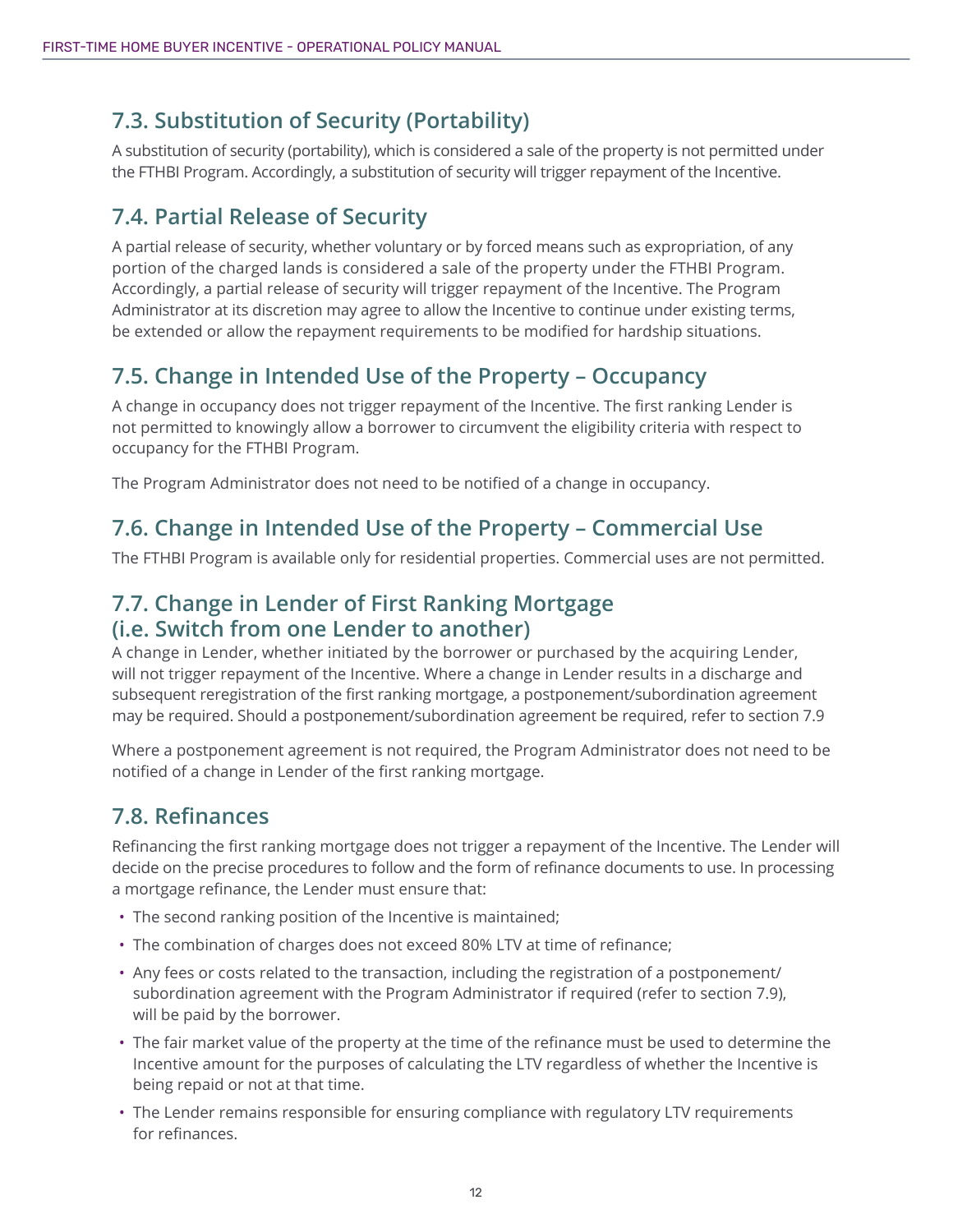<span id="page-12-0"></span>The maximum loan amount the Program Administrator will agree to postpone to will not exceed the outstanding amortizing balance that would otherwise be owing under the original insured housing loan. Where the replacement security is a collateral mortgage the Lender must expressly agree to subordinate the new refinance loans secured under the collateral mortgage.

Where a postponement agreement is not required, the Program Administrator does not need to be notified of a refinance transaction.

**Note:** Some Lenders may require the Incentive to be repaid in the event of a refinance.

#### **7.9. Postponement/Subordination Requests**

Requests for postponement/subordination will generally be approved to accommodate the refinance of the first ranking mortgage or a change in the first ranking Lender, provided the Incentive remains in no worse than second ranking position. In limited circumstances, the Program Administrator may agree to a concession to third ranking position.

It will be incumbent on the borrower to make the necessary arrangements with their lawyer to receive instructions from the Program Administrator on the preparation of the postponement/ subordination agreement and to coordinate its execution.

The approval of a postponement/subordination request is at the sole discretion of the Program Administrator. The borrower will be responsible for all costs associated with the preparation and execution of the postponement/subordination agreement.

#### **7.10. Incentive Repayment**

Effective June 1, 2022, the Government of Canada amended the Incentive repayment calculation under the FTHBI program, as set out below.

The Government of Canada will limit its share in the appreciation or depreciation of the home at the time of repayment up to a maximum gain or loss of 8% per annum (not compounded) on the Incentive amount from the date of advance to the time of repayment.

Pursuant to the Incentive repayment calculation, the borrower must repay the Program Administrator a percentage of the market value of the home at the time of repayment equal to the percentage (i.e., 5% or 10%) of the original home value used to determine the Incentive, up to a maximum repayment amount equal to:

- (i) where the home's value has appreciated, the Incentive plus a maximum gain of 8% per annum (not compounded) on the Incentive amount from the date of advance to the time of repayment; or
- (ii) where the home's value has depreciated, the Incentive minus a maximum loss of 8% per annum (not compounded) on the Incentive amount from the date of advance to the time of repayment.

In the case of appreciation, the above Incentive repayment calculation is retroactive to the implementation date of the FTHBI Program (i.e., September 2, 2019).

In the case of depreciation, the above Incentive repayment calculation applies to all borrowers who have signed a shared equity mortgage (SEM) agreement on or after June 1, 2022. For greater clarity, if a borrower has signed a SEM agreement before this date, then the borrower must repay the Program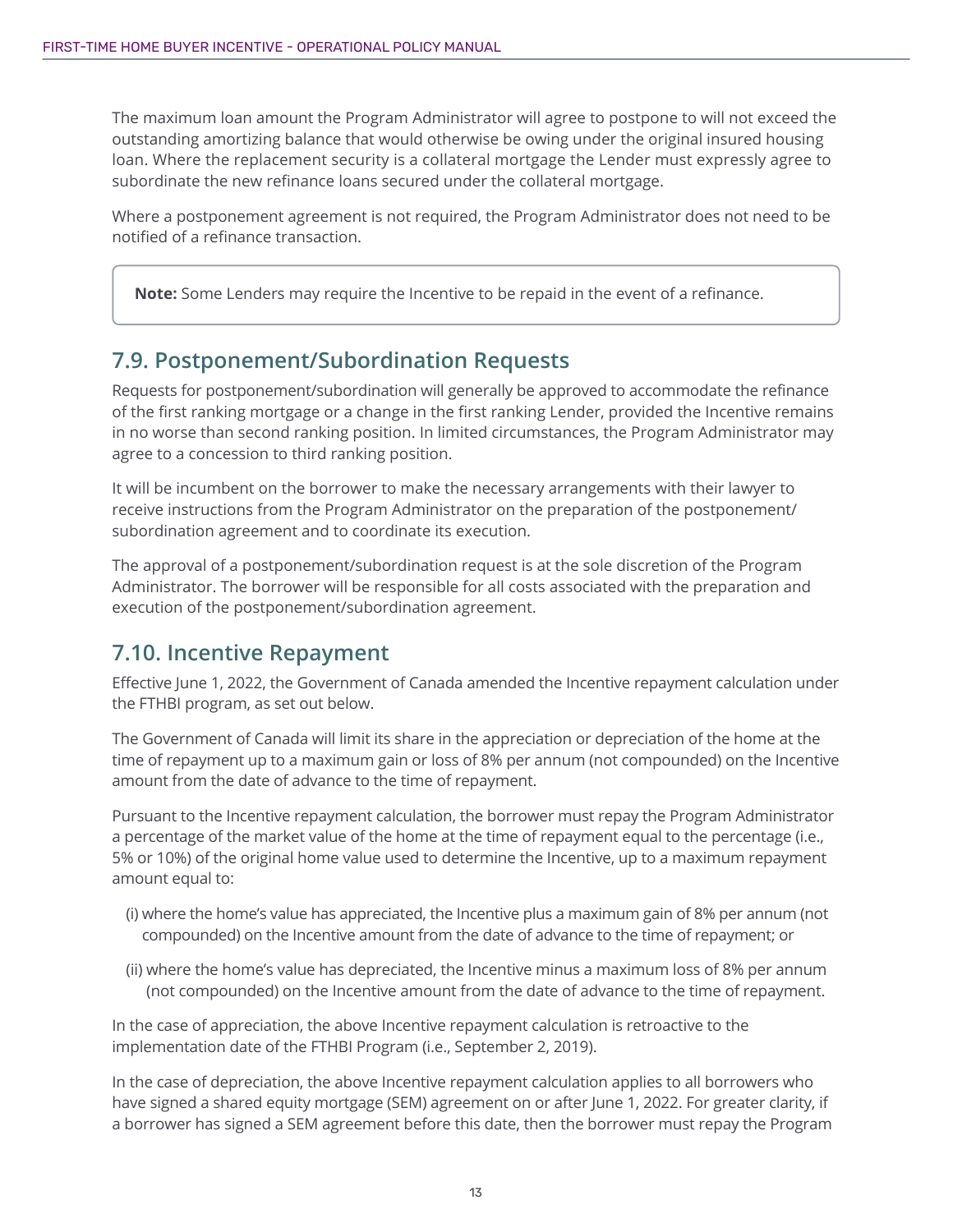<span id="page-13-0"></span>Administrator a percentage of the market value of the home at the time of repayment equal to the percentage (i.e., 5% or 10%) of the original home value used to determine the Incentive.

The Government of Canada will share in any appreciation or depreciation based on the above terms and conditions, regardless of any borrower spending to improve the property. The borrower may voluntarily choose to repay the full amount of the Incentive at any time, however partial repayments are not permitted. The borrower must repay the Incentive after the earlier of 25 years or if the property is sold. Additional events throughout the life of the Incentive may trigger repayment. The Program Administrator reserves the right to add or amend the terms and conditions necessary for the Incentive calculation at time of repayment.

The Program Administrator at its discretion may agree to allow the Incentive to be extended or allow the repayment requirements to be modified in hardship situations.

#### **7.11. Property Valuation at the Time of Incentive Repayment**

In the event of a repayment triggered by the sale of the property, the Incentive amount must be based on the market value of the property at the time of sale, which generally would be supported by the purchase price as stated in the purchase and sale agreement. In the case where the sale is non-arm's length to the borrower, an independent third-party appraisal performed by an appropriately qualified real estate appraiser must be obtained.

In the case of an early voluntary repayment, the Incentive amount must be determined using the fair market value of the property. An independent third-party appraisal performed by an appropriately qualified real estate appraiser must be obtained at time of repayment.

Where the repayment is triggered by the expiry 25 years, the Incentive amount must be determined using the fair market value of the property. An independent third-party appraisal performed by an appropriately qualified real estate appraiser must be obtained at time of repayment.

Third-party appraisals must be dated within 90 days of repayment of the Incentive. The borrower will be responsible for obtaining and incurring all costs associated with the independent third-party appraisal. Appraisals must be obtained in accordance with the requirements set out in Appendix A: Terms of Reference for Appraisers.

Where differing opinions of value exist, the Program Administrator at its own cost, reserves the right to obtain an independent third-party appraisal to ensure the valuation reflects fair market value.

#### **7.12. Approval of Sale by the Program Administrator**

In the event of a sale, the borrower must notify the Program Administrator in advance and seek concurrence as to the market value of the home.

The borrower must provide the Program Administrator a copy of the purchase and sale together with confirmation that the sale is to a third party at arm's length to the borrower, no later than 10 days prior to the scheduled sale closing date.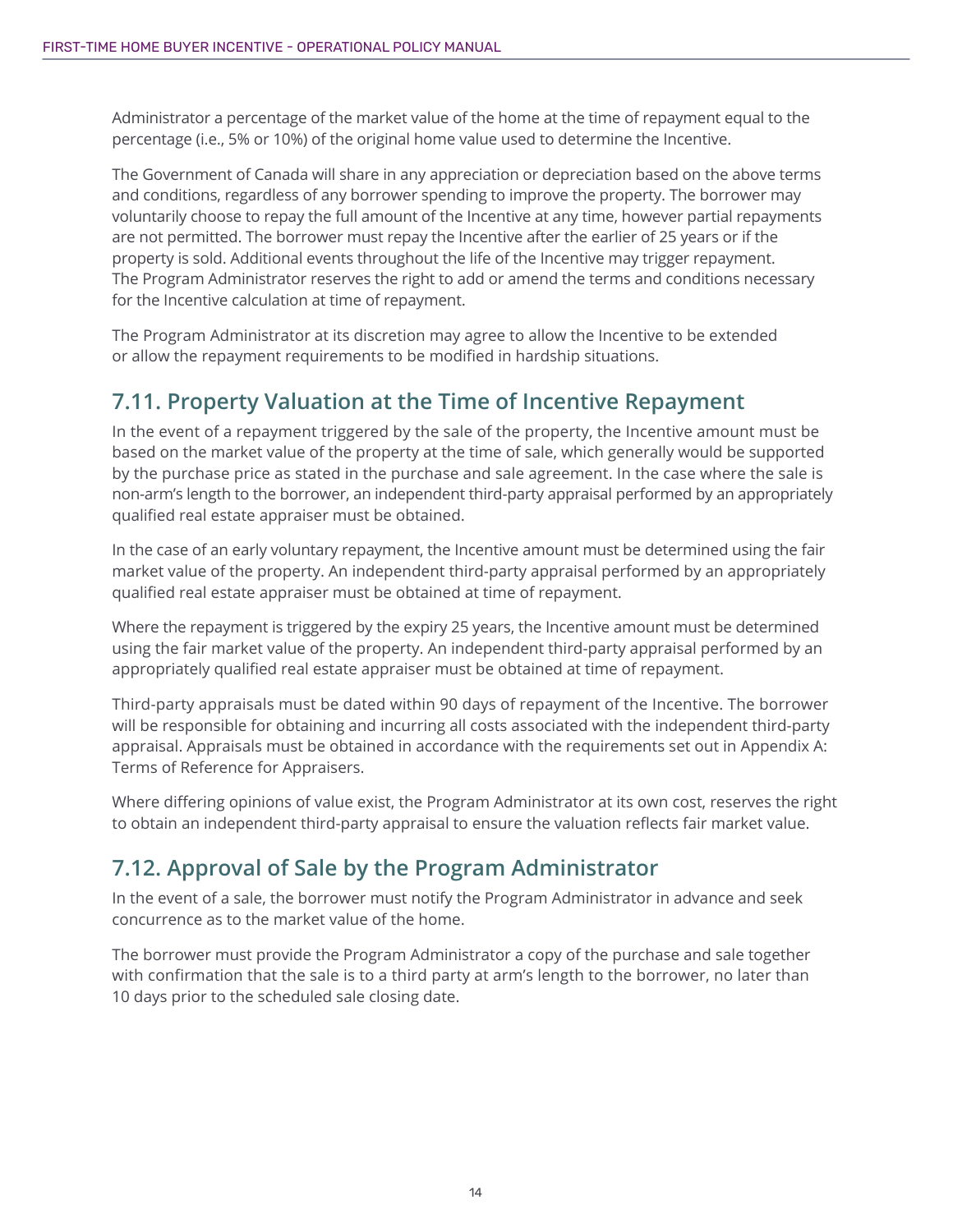### <span id="page-14-0"></span>8. DEFAULT MANAGEMENT

#### **8.1. Events of Default**

The borrower will be deemed to be in default of the Incentive for any event as specified in the Shared Equity Mortgage.

The Program Administrator must be advised of the undertaking of any legal remedies under the first ranking mortgage.

The Program Administrator reserves the right to demand payment in full of any Incentive where it is satisfied on reasonable grounds that the terms and conditions of the Shared Equity Mortgage have been breached.

#### **8.2. Situations of Hardship**

The Program Administrator at its discretion may agree to extend or modify repayment requirements for hardship situations. Each borrower hardship will be handled on a case-by-case basis and evaluated on its own merits and circumstances.

#### **8.3. Incentive Recovery**

The Program Administrator reserves the right to pursue legal action, in accordance with normal mortgage enforcement remedies, against the borrower for any and all amounts left unpaid following a repayment trigger.

### APPENDIX A: TERMS OF REFERENCE FOR APPRAISERS

Third-party appraisals must be obtained based on the following criteria:

- **1.** The appraisal report must be obtained from an accredited professional and the report prepared according to industry standards;
- **2.** The appraiser must be a member in good standing of a trusted and recognized Canadian professional association and must hold a professional title (OEAQ, AIC, CNAREA);
- **3.** The appraiser must have professional liability insurance coverage against errors and omissions;
- **4.** The borrower must specify to the appraiser the agreed upon inclusions per the purchase and sale agreement (ex.: spa, appliances, home theater etc.), as applicable;
- **5.** The appraiser must clearly indicate the intended use of the report and be addressed to both the borrower and the Program Administrator;
- **6.** Where multiple appraisals are obtained, the objective of the appraisal report must be the same for each appraisal: determining the fair market value of the property for the repayment of the Incentive granted under Canada's First-Time Home Buyer Incentive Program;
- **7.** The market value of the property must be as of the date of the appraiser's visit;
- **8.** The market value of the property must be based on its condition on the date of the appraiser's visit;
- **9.** Comparable sales should not be more than six months old for properties in urban zones and no more than 12 months old for rural or isolated zones. Where acceptable comparable sales are not available, the report must provide rationale as to why older sales have been utilized;